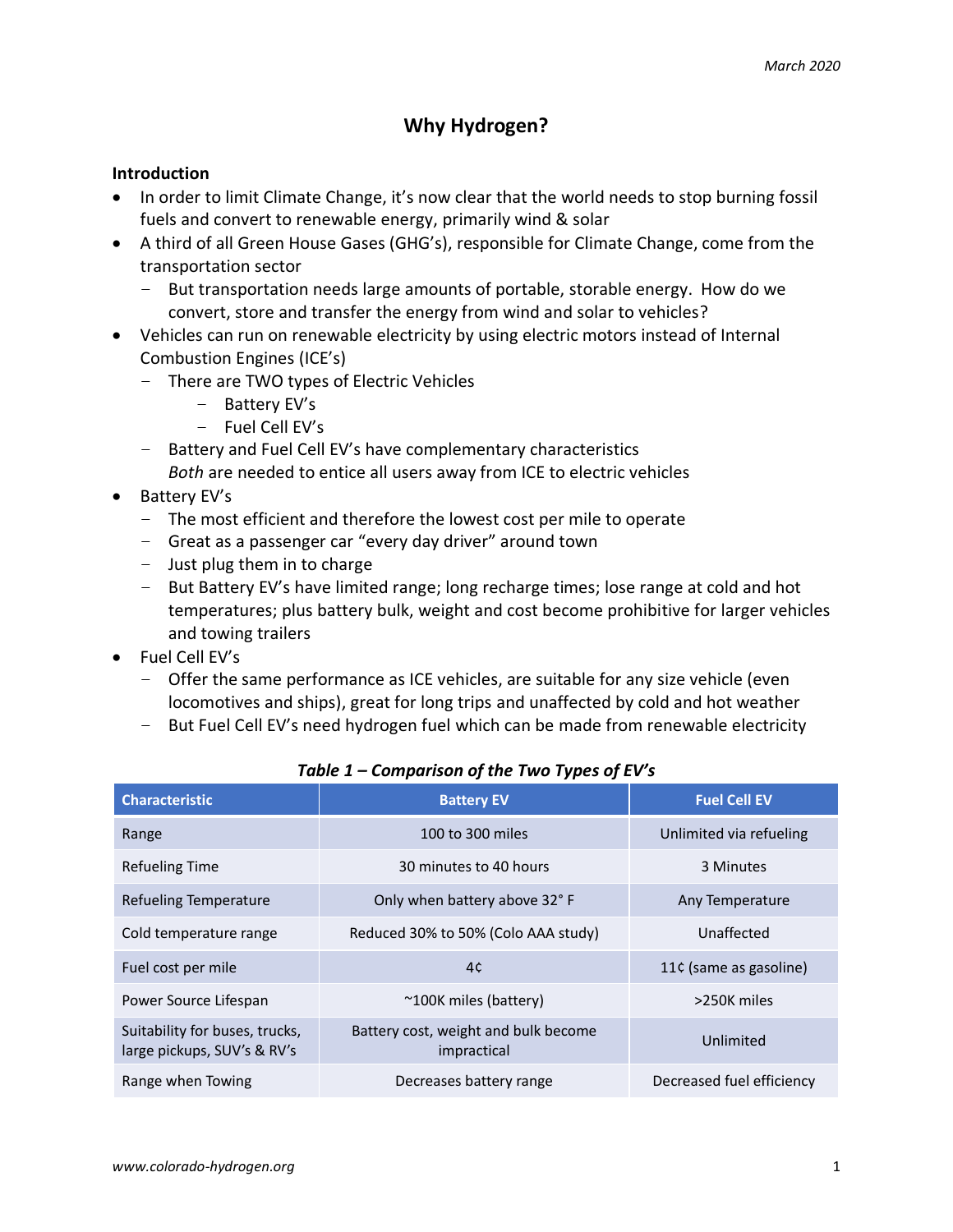# **Fuel Cell EV's**

• Fuel Cell EV's and Battery EV's are basically the same except for the power source *Figure 1 – Electric Vehicle Differences*



• Fuel Cell EV's combine the best of ICE vehicles (fast fueling, long range, unlimited cargo and towing capacity, cold and hot weather performance) and the best of electric vehicles (rapid acceleration, zero-emissions)

# *Figure 2 – Some of the Fuel Cell Vehicles Available Today*



Hyundai Tucson Honda Clarity Toyota Mirai Hyundai Nexo

Class-6 Trucks GM 6500XCD





Buses ENC, New Flyer, Van Hool, more



Class-8 Trucks Toyota, Nikola, Hyundai, Hyzon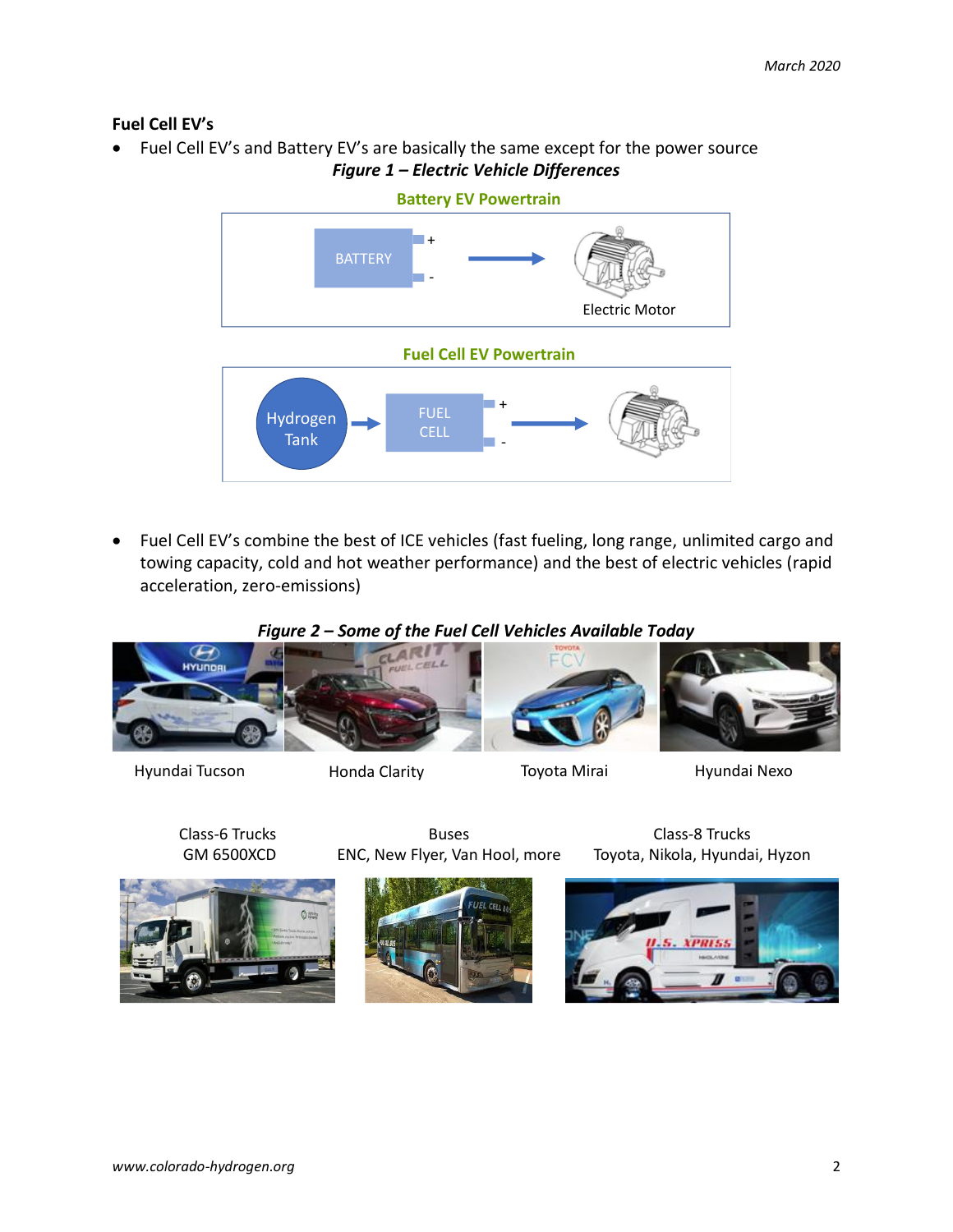- So why isn't everyone driving a Fuel Cell EV?
	- Fuel Cell EV's need hydrogen fuel
- The hydrogen fueling stalemate
	- How can anyone buy a Fuel Cell EV without hydrogen fuel stations?
	- Why would investors build fuel stations without the vehicles to buy the fuel?
- Clearly, both the fuel stations and vehicles need to be deployed *simultaneously*
	- Sponsorship is needed

## **Hydrogen Fueling**

- Unlike petroleum, hydrogen is a gas, so it needs a different fuel station infrastructure
- Hydrogen can be created at the point-of-use by splitting water molecules with *renewable electricity* (see the next section *Electrolyzer and Fuel Cell Technology*)
	- Avoids trucking hydrogen
- Hydrogen can be generated at the utilities' convenience
	- Off-peak hours or when wind & solar output exceeds demand
	- Utility can turn electrolyzer on and off to help level electricity demand
- Battery EV's need to charge at the users' convenience, possibly overloading the grid



## *Figure 3 - A Modular Hydrogen Fueling Station*

Hydrogen Dispenser ("Fuel Pump")

Container with Hydrogen Generation Equipment

Photo Source Powertech



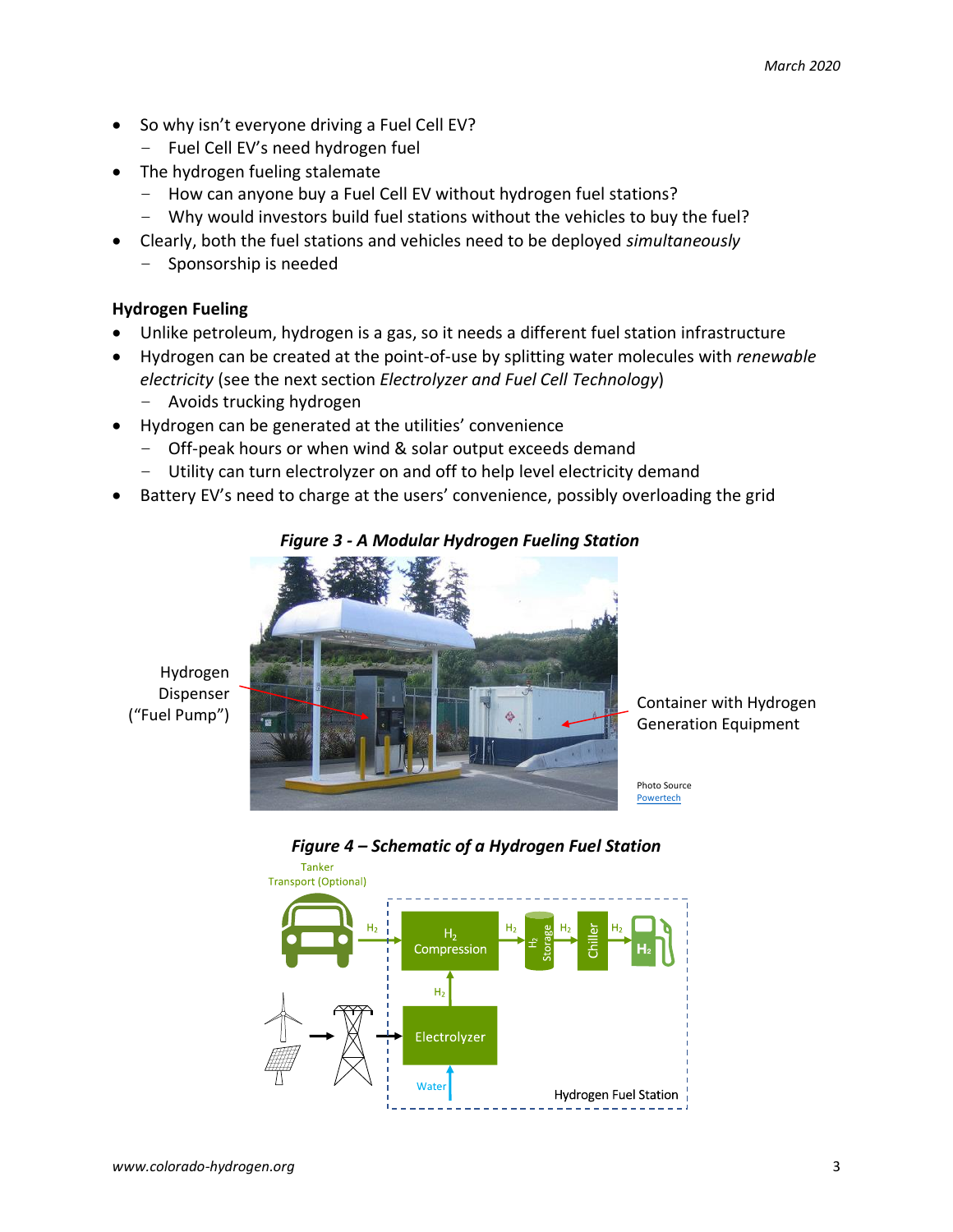## **Electrolyzer and Fuel Cell Technology**

- Both Electrolyzers and fuel cells use the same technology to perform complementary functions
- An electrolyzer uses electricity to split water molecules into hydrogen and oxygen
	- The hydrogen is captured and compressed for storage and distribution
- A fuel cell reverses this by using hydrogen and oxygen (from the air) to make electricity





## *Figure 5 – Schematic Diagram of an Electrolyzer*

*Source: [www.energy.gov/eere/fuelcells/hydrogen-production](http://www.energy.gov/eere/fuelcells/hydrogen-production-electrolysis)[electrolysis](http://www.energy.gov/eere/fuelcells/hydrogen-production-electrolysis)*

*Figure 6 – Schematic Diagram of a Fuel Cell*



*Source:* 

*[http://www.geni.org/globalenergy/library/articles](http://www.geni.org/globalenergy/library/articles-renewable-energy-transmission/h2-fuel-cell.shtml)[renewable-energy-transmission/h2-fuel-cell.shtml](http://www.geni.org/globalenergy/library/articles-renewable-energy-transmission/h2-fuel-cell.shtml)*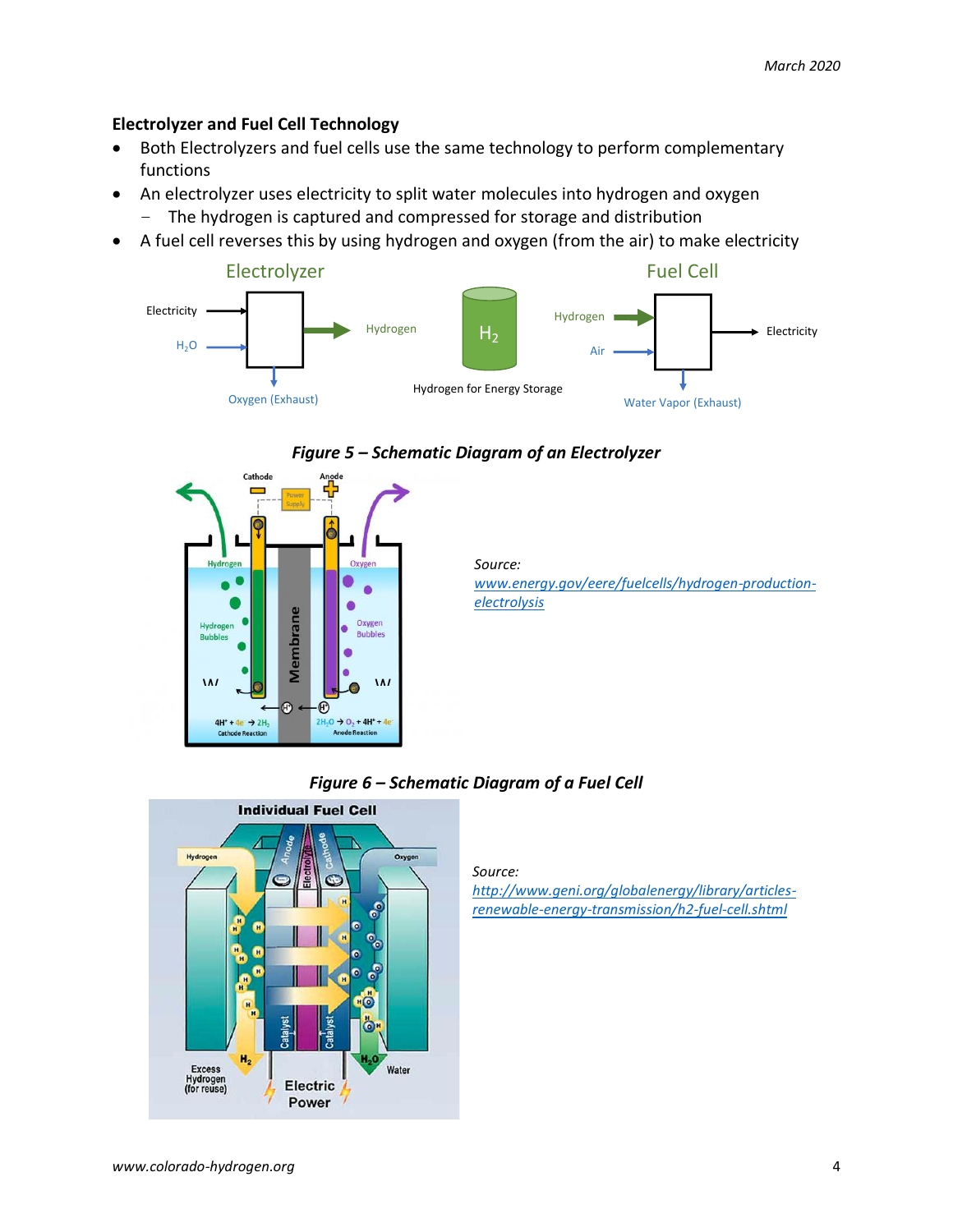

*Figure 7 – Photo of a Fuel Cell "Stack"*

*A Fuel Cell, Electrolyzers Look Very Similar*

*Source[: https://www.designworldonline.com/wp](https://www.designworldonline.com/wp-content/uploads/FST_PP_Brennstoffzelle_EN_Lowres_1360px_RGB.jpg)[content/uploads/FST\\_PP\\_Brennstoffzelle\\_EN\\_Lowres\\_1360px\\_RGB.jpg](https://www.designworldonline.com/wp-content/uploads/FST_PP_Brennstoffzelle_EN_Lowres_1360px_RGB.jpg)*

## **Hydrogen Fueling Business Case**

In order to entice all users of petroleum vehicles to switch to electric vehicles, the electric vehicle solution must:

- Make business sense  $-$  cost the same or less than alternatives
- Offer the same features and performance (highlighted in the introduction)

# **Electric Vehicle Cost**

As with all new technologies, initial products are rather expensive until the design costs are recovered and cost-savings innovations are implemented. Consider the original product pricing in Figure 8.

## *Figure 8 – Original Product Prices in 2020 Dollars*



Sony Hi-Def TV 1998 \$15,500

Compaq Desk Pro 386 1988

\$18k to \$30K

Motorola DynaTAC 1983 \$11,200





GE Monitor Top Refrigerator 1927 \$7,436

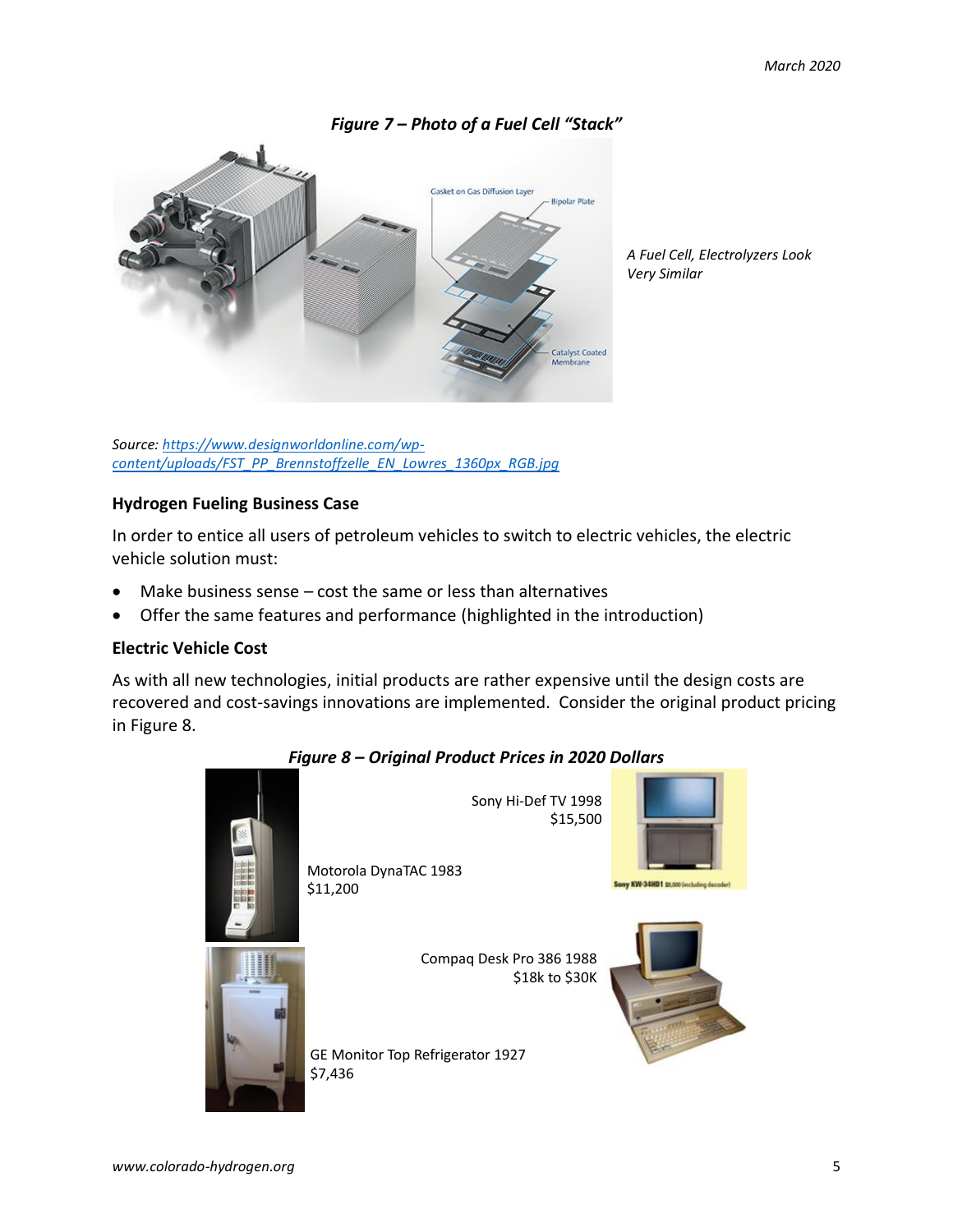Fuel Cell EV's are expected to match the cost of comparable petroleum vehicles based on the manufacturing costs. Although battery costs have dropped significantly, battery vehicles may always cost more than comparable petroleum vehicles. Also a factor, is that batteries last only half as long as internal combustion engines, so need to be replaced half-way through the life of the vehicle. Although both these costs are mostly offset by the cost of fuel – the fuel is paid for in small increments over a long period of time, while a battery replacement is a large (\$10,000+) immediate expense.

## **Operating Cost**

As discussed in the introduction, the "fuel" cost per mile of Battery EV's is significantly less than either ICE or Fuel Cell EV's (See Table 1). This is where Battery EV's stand out.

Hydrogen for Fuel Cell EV's is dependent on the cost of electricity to generate the hydrogen. In Colorado, there are electric rates offered for EV's which allow generating hydrogen at a cost which provides a margin to pay for the fuel station infrastructure and still sell hydrogen at parity with gasoline or diesel. This is aided by the fact that Fuel Cell EV's are over 2.5 times as efficient as ICE vehicles.

## **Effects of Electric Vehicles on the Electrical Grid**

As the world stops using petroleum for transportation, that energy for EV's – whether they are Battery or Fuel Cell – is going to come from the electrical grid. While there's no question the grid is going to have to grow, there is a difference in how Battery and Fuel Cell EV's place demands on the grid.

- Battery EV's need to charge at the *users'* convenience
- Hydrogen for Fuel Cell EV's can be generated at the *utilities'* convenience

This is an issue of timing. What this means is that when a battery vehicle needs "fuel", it has to draw electricity *now*. However, hydrogen can be made at any time and stored. Therefore, you could fuel your EV this morning with hydrogen that was made last night or last year. This is important for the electrical grid where the supply of electric has to match the system demands second-to-second. The electric utilities struggle today to match changing demands. This will be many times more of an issue in the future when electrical supply from wind and solar are frequently varying completely out of sync from electrical demands.

Hydrogen generation, controlled by the utilities, can actually help balance the electrical grid. Hydrogen can be generated when there is an abundance of power available, and completely shut off during times of peak loads. In the future, electrical generation and hydrogen generation will work hand-in-hand to support a 100% renewable energy grid.

## **Hydrogen Safety**

All energy sources carry a certain amount of risk. This is as true for batteries as it is for fuels. Consider Figure 9 showing car fires for hydrogen, gasoline and batteries.